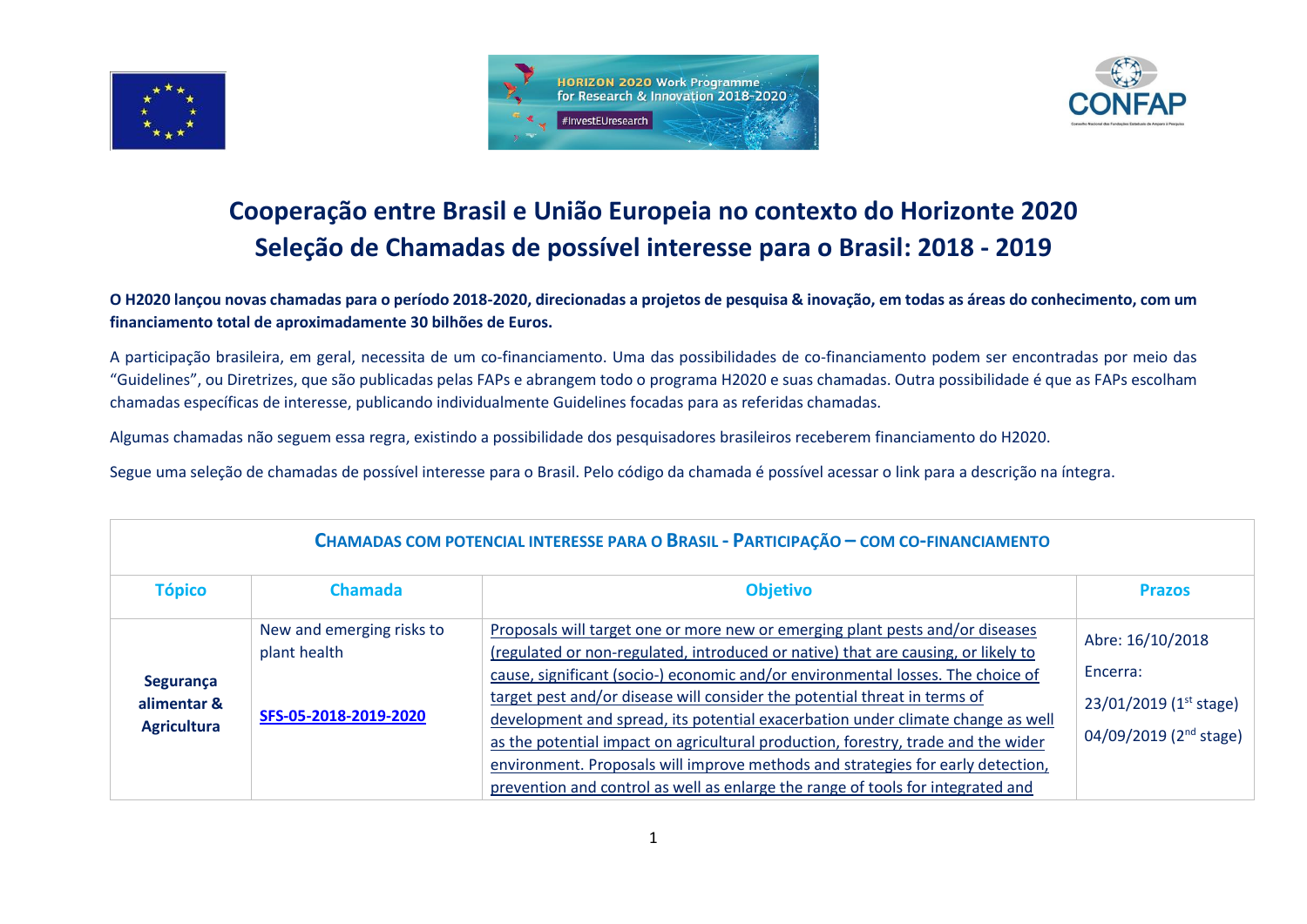





|                 | Type of Action: Research and<br><b>Innovation Action (RIA)</b>                                                                         | sustainable pest/disease management. International cooperation with countries<br>affected or threatened by the same pest(s)/disease(s) is encouraged. Proposals<br>should fall under the concept of the 'multi-actor approach' including a range of<br>actors to ensure that knowledge and needs from various sectors such as research,<br>plant health services and the farming/forestry sector are brought together.                                                                                                         |                                                                                        |
|-----------------|----------------------------------------------------------------------------------------------------------------------------------------|--------------------------------------------------------------------------------------------------------------------------------------------------------------------------------------------------------------------------------------------------------------------------------------------------------------------------------------------------------------------------------------------------------------------------------------------------------------------------------------------------------------------------------|----------------------------------------------------------------------------------------|
|                 | Anti-microbials and animal<br>production                                                                                               | Activities shall focus on developing and testing new, efficient and targeted<br>alternatives to anti-microbials in farmed animal production. This could be any type<br>of alternative intervention measures (prophylaxis/prevention or treatment), other                                                                                                                                                                                                                                                                       | Abre: 16/10/2018                                                                       |
|                 | SFS-11-2018-2019<br>Type of Action: Research and<br><b>Innovation Action (RIA)</b>                                                     | than vaccines - such as the modulation of host immunity and/or of microbial flora,<br>feed additives or novel molecules. Basic research on gut microbiome should not be<br>covered under this topic. Proposals should take into account the guidelines,<br>standards and legislation in the field, to facilitate the marketing of the measures<br>the project will identify. Proposals should fall under the concept of 'multi-actor<br>approach, involving at least representatives of practitioners (e.g. veterinarians), of | Encerra:<br>$23/01/2019$ (1 <sup>st</sup> stage)<br>04/09/2019 (2 <sup>nd</sup> stage) |
|                 |                                                                                                                                        | the feed/feed additives and pharmaceutical industries.                                                                                                                                                                                                                                                                                                                                                                                                                                                                         |                                                                                        |
| Matérias-primas | Raw materials policy support<br>actions for the circular<br>economy<br>CE-SC5-08-2018-2019-2020<br><b>Type of Action: Coordination</b> | Responsible sourcing of raw materials in global value chains (2019): Actions should<br>create a global business and stakeholder platform for exchange of information and<br>the promotion of responsible sourcing and responsible business conduct involving<br>a network of key international experts and stakeholders. The aim is to engage<br>governmental and corporate partners from the EU/Associated Countries and third<br>countries in developing a globally acceptable concept of a responsible sourcing in          | Abre: 14/11/2018<br>Encerra: 19/02/2019                                                |
|                 | and Support Action (CSA)                                                                                                               | minerals and metals value chains. Interaction with other related existing platforms,<br>networks and initiatives is encouraged. Actions should consider the relevant<br>aspects related to environmental sustainability.                                                                                                                                                                                                                                                                                                       |                                                                                        |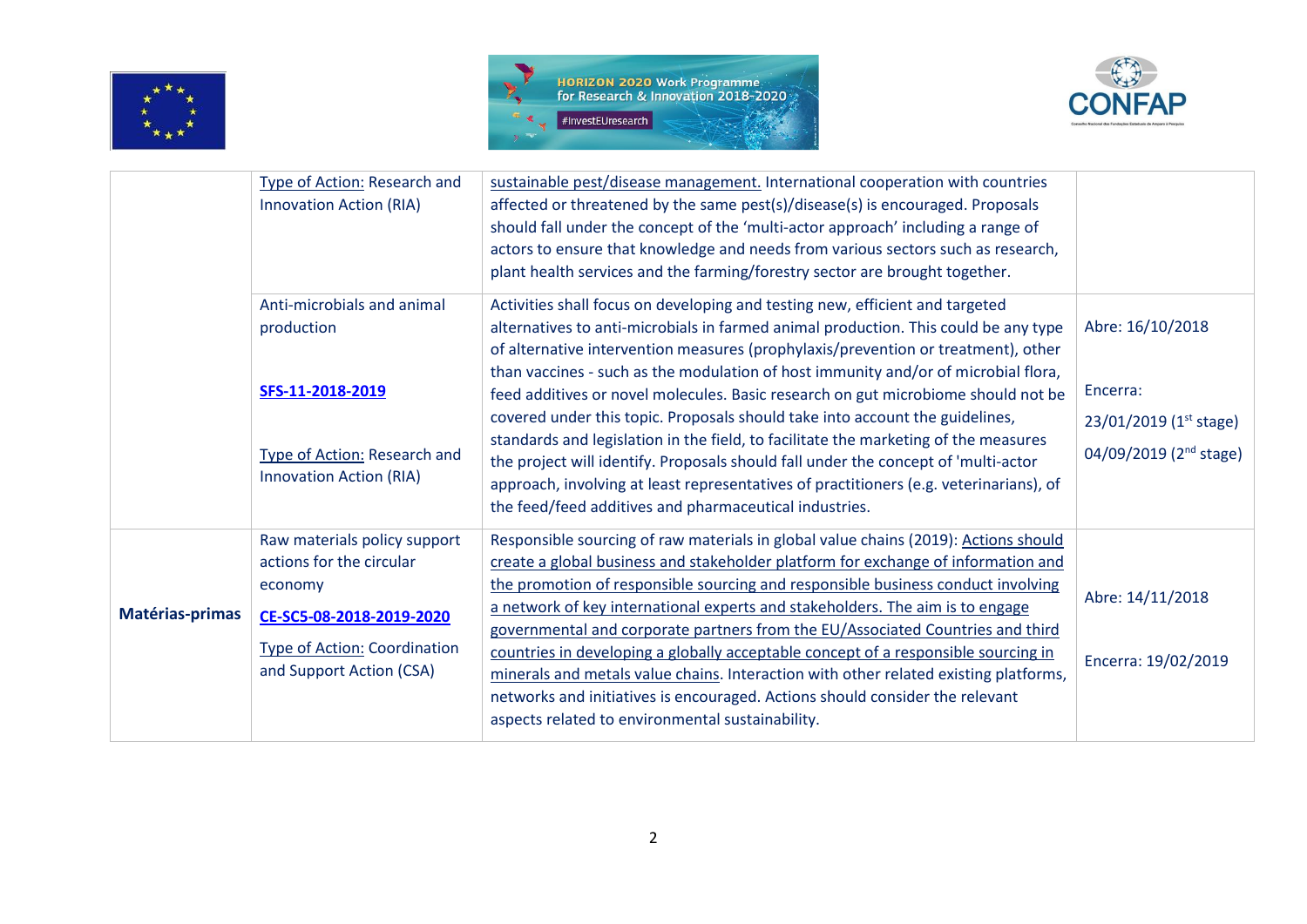





|                                      | New solutions for the<br>sustainable production of raw<br>materials (Digital mining)<br>SC5-09-2018-2019<br>Type of Action: Research and<br><b>Innovation Action (RIA)</b> | Digital mine: Actions should develop an Industrial Internet of Things (IIoT)<br>platform to significantly enhance the efficiency of mining operations by connecting<br>cyber and physical systems and devices to extract valuable insights from their data,<br>in order to improve the decision-making process, better address customer<br>requirements, and to address health and safety aspects, environmental<br>performance, increased automation, predictive maintenance, resource efficiency<br>and real-time coordination of operations. Usage scenarios for mining operations<br>should be presented to demonstrate the viability of the proposed IIoT approach.<br>Actions should promote the adoption of IIoT platforms in the mining sector at EU<br>level.<br>Recovery of metals and minerals from sea resources: Actions should develop new<br>technological solutions for the processing of minerals and metals from sea<br>resources, including seawater brines, and/or the seabed in a sustainable way<br>addressing the challenges of industrial viability of the whole process and<br>accessibility, and responsibly addressing the environmental impacts. In the case of<br>minerals and metals dissolved in sea water, actions should demonstrate the<br>technological feasibility and cost-effectiveness of highly efficient and effective<br>recovery processes. | Abre: 14/11/2018<br>Encerra:<br>19/02/2019 ( $1st stage$ )<br>04/09/2019 (2 <sup>nd</sup> stage) |
|--------------------------------------|----------------------------------------------------------------------------------------------------------------------------------------------------------------------------|----------------------------------------------------------------------------------------------------------------------------------------------------------------------------------------------------------------------------------------------------------------------------------------------------------------------------------------------------------------------------------------------------------------------------------------------------------------------------------------------------------------------------------------------------------------------------------------------------------------------------------------------------------------------------------------------------------------------------------------------------------------------------------------------------------------------------------------------------------------------------------------------------------------------------------------------------------------------------------------------------------------------------------------------------------------------------------------------------------------------------------------------------------------------------------------------------------------------------------------------------------------------------------------------------------------------------------------------------------------------------------------|--------------------------------------------------------------------------------------------------|
| <b>Mudanças</b><br><b>Climáticas</b> | Negative emissions and land-<br>use based mitigation<br>assessment                                                                                                         | a) Feasibility of negative emissions for climate stabilisation: Actions should assess<br>the potential, effectiveness, efficiency, risks and costs of existing and emerging<br>negative emission technologies and practices for climate stabilisation and their<br>impact on: land, subsurface, water, oceans and other resources, bio-diversity,                                                                                                                                                                                                                                                                                                                                                                                                                                                                                                                                                                                                                                                                                                                                                                                                                                                                                                                                                                                                                                      | Abre: 14/11/2018                                                                                 |
|                                      | LC-CLA-02-2019<br>Type of Action: Research and                                                                                                                             | human safety, food security, ecosystems and their ability to deliver services to<br>society, including implications for resilience, sustainability, feedbacks on climate<br>and the global carbon cycle, and other relevant issues. Actions should also cover<br>the issue of public acceptance and explore the international governance                                                                                                                                                                                                                                                                                                                                                                                                                                                                                                                                                                                                                                                                                                                                                                                                                                                                                                                                                                                                                                               | Encerra:<br>19/02/2019 (1st stage)<br>04/09/2019 (2 <sup>nd</sup> stage)                         |
|                                      | <b>Innovation Action (RIA)</b>                                                                                                                                             |                                                                                                                                                                                                                                                                                                                                                                                                                                                                                                                                                                                                                                                                                                                                                                                                                                                                                                                                                                                                                                                                                                                                                                                                                                                                                                                                                                                        |                                                                                                  |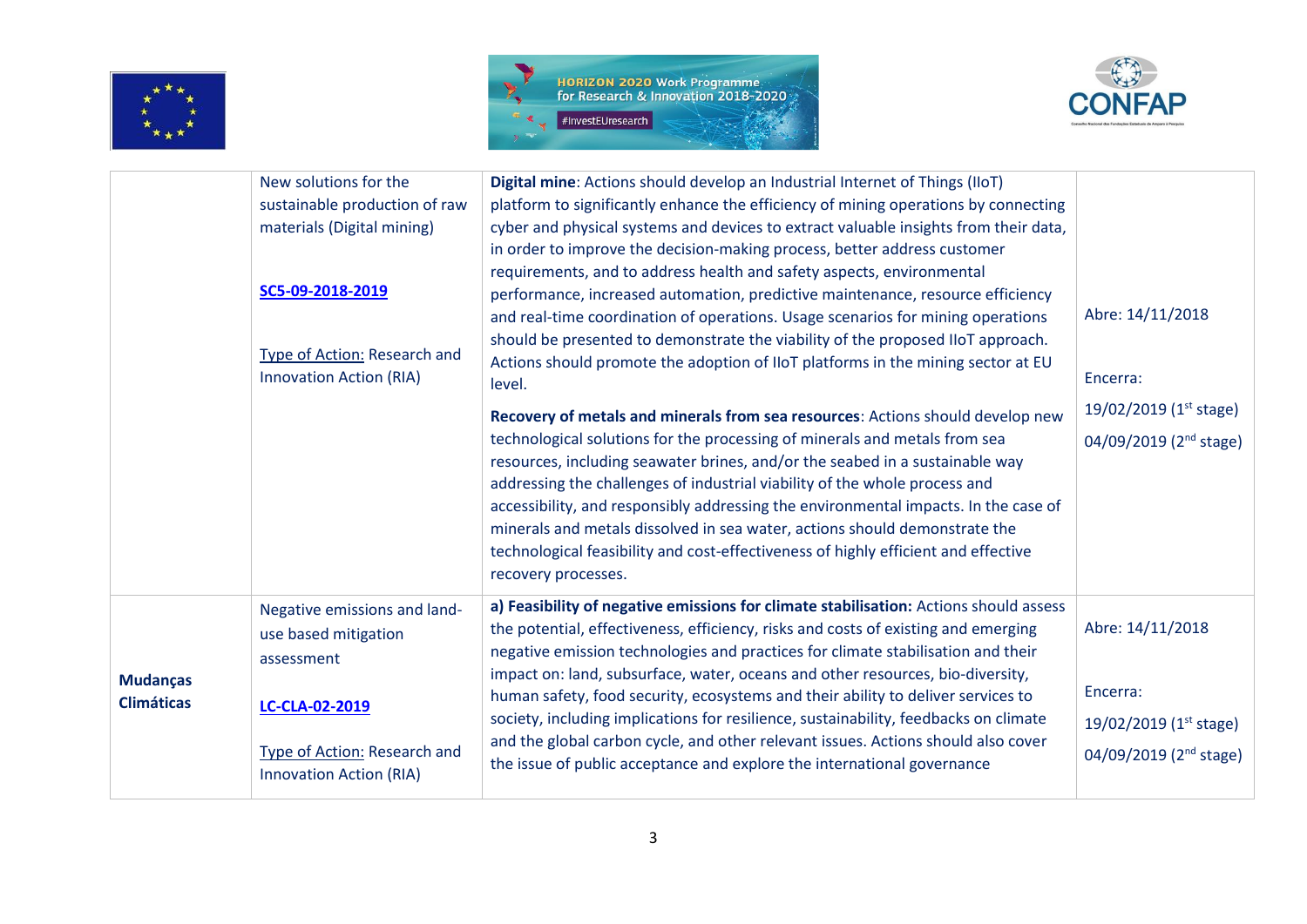





|                 |                                                                                                              | requirements associated with large-scale deployment of negative emission<br>technologies and practices.                                                                                                                                                                                                                                                                                                                                                                                                                                                                                                                                                                                                                                       |                        |
|-----------------|--------------------------------------------------------------------------------------------------------------|-----------------------------------------------------------------------------------------------------------------------------------------------------------------------------------------------------------------------------------------------------------------------------------------------------------------------------------------------------------------------------------------------------------------------------------------------------------------------------------------------------------------------------------------------------------------------------------------------------------------------------------------------------------------------------------------------------------------------------------------------|------------------------|
|                 |                                                                                                              | b) Land-based mitigation: Actions should provide a comprehensive analysis of<br>various land-use based mitigation options at the global and regional level,<br>assessing their potential and effectiveness in providing large-scale reductions of<br>greenhouse gases, in the context of trade-offs and/or co-benefits in relation to<br>other pressures and goals (e.g. food, energy and water security, biodiversity) and<br>should analyse feedbacks between land-use based mitigation and climate change<br>impacts. Actions should also improve current methodologies to estimate emissions<br>and removals associated with land use measures, also by leveraging observations<br>from GEOSS and in particular the Copernicus programme. |                        |
|                 | <b>Understanding migration</b><br>mobility patterns: elaborating<br>mid and long-term migration<br>scenarios | Patterns, motivations and modalities of migration should be explored, with a focus<br>on new geographies and temporalities. This may include among others the<br>changing nature of flows and factors such as international demand for and supply<br>of labour, sector policies in countries of origin and destination, aging population in<br>industrialised countries, demographic trends in countries of origin, migration<br>propensity, transnational networks, the impact of corruption, shifting                                                                                                                                                                                                                                       | Abre: 06/11/2018       |
| <b>Migração</b> | <b>MIGRATION-01-2019</b><br>Type of Action: Research and<br><b>Innovation Action (RIA)</b>                   | representations of Europe, temporary migration and return (both voluntary and<br>forced) and forced movements linked to conflicts, environment-related threats,<br>other relevant geopolitical factors, international development and regional<br>policies, as well as livelihood opportunities (e.g. inequalities, income levels, poor<br>job opportunities, working conditions, traditional gender roles). The involvement<br>of refugee and migrant scholars and scientists from relevant backgrounds and<br>disciplines is strongly encouraged.                                                                                                                                                                                           | Encerra:<br>14/04/2019 |
|                 |                                                                                                              |                                                                                                                                                                                                                                                                                                                                                                                                                                                                                                                                                                                                                                                                                                                                               |                        |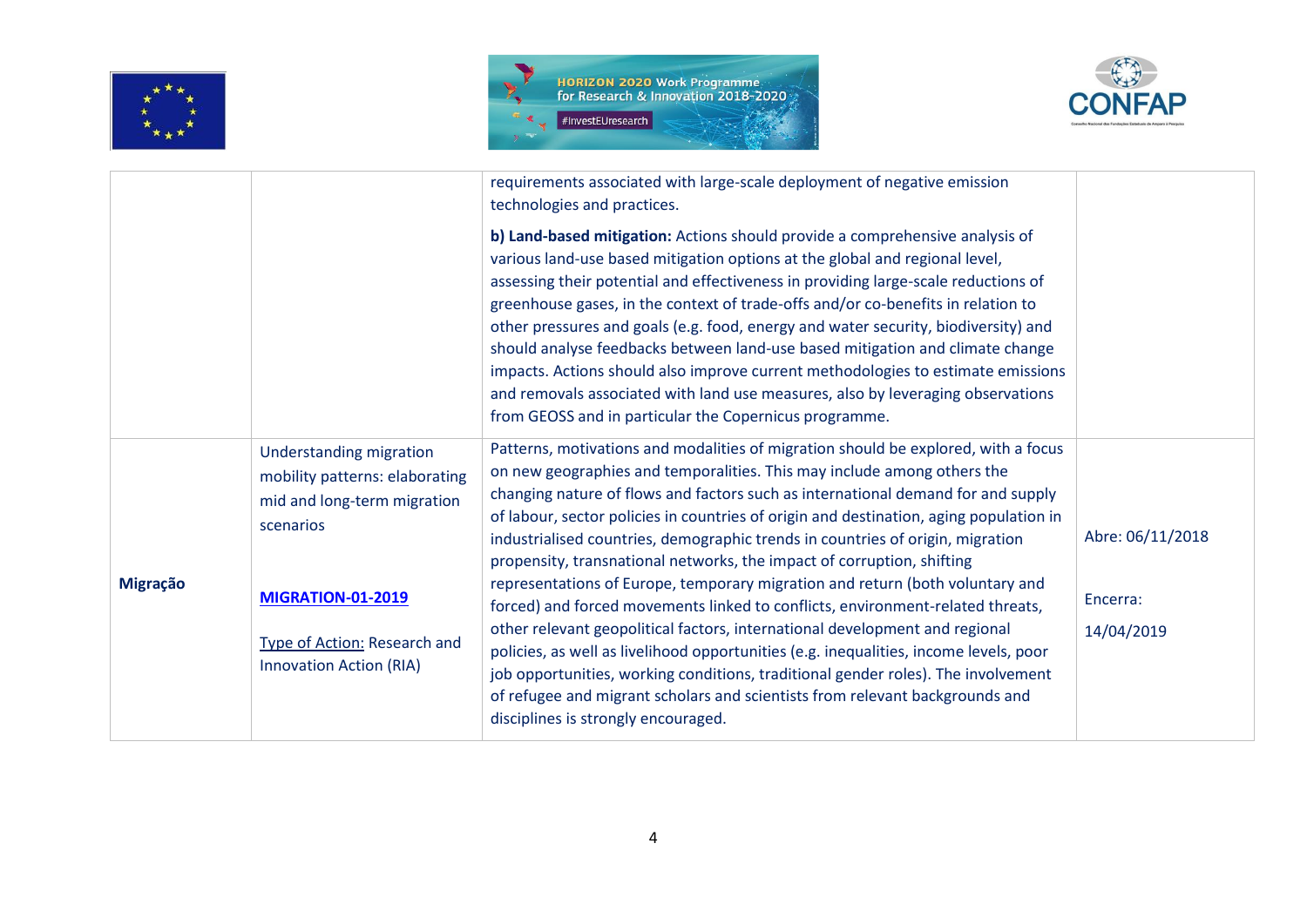





| <b>Nanotecnologias</b> | Safe by design, from science<br>to regulation: metrics and<br>main sectors<br><b>NMBP-15-2019</b><br>Type of Action: Research and | Risk management involves quantifying hazard (toxicity) and exposure, and taking<br>the necessary steps to reduce both to acceptable levels, ideally at an early stage of<br>the nanomaterial development process (Safe-by-Design). Various industrial<br>sectors, and in particular structural or functional materials, coatings and cosmetics,<br>as well as pharma and health technology are currently searching for ways to<br>mitigate possible risks from nanomaterials and nano-containing products. The<br>challenge now is to distil existing methods into simple, robust, cost-effective                                                                                                                                                                                                                                                                                                                                                                                                                                                                                                                                                                                                                                                            | Abre: 16/10/2018<br>Encerra:<br>22/01/2019 (1st stage) |
|------------------------|-----------------------------------------------------------------------------------------------------------------------------------|--------------------------------------------------------------------------------------------------------------------------------------------------------------------------------------------------------------------------------------------------------------------------------------------------------------------------------------------------------------------------------------------------------------------------------------------------------------------------------------------------------------------------------------------------------------------------------------------------------------------------------------------------------------------------------------------------------------------------------------------------------------------------------------------------------------------------------------------------------------------------------------------------------------------------------------------------------------------------------------------------------------------------------------------------------------------------------------------------------------------------------------------------------------------------------------------------------------------------------------------------------------|--------------------------------------------------------|
|                        | <b>Innovation Action (RIA)</b>                                                                                                    | methods for monitoring and modelling of physical-chemical properties and<br>biological effect assessment of nanomaterials in relevant use conditions including<br>in product-relevant matrices.                                                                                                                                                                                                                                                                                                                                                                                                                                                                                                                                                                                                                                                                                                                                                                                                                                                                                                                                                                                                                                                              | 03/09/2019 (2 <sup>nd</sup> stage)                     |
| <b>Agricultura</b>     | Closing nutrient cycles (topics<br>$b$ and $c$ )<br>CE-RUR-08-2019-2020<br><b>Type of Action: Innovation</b><br>action (IA)       | Several technologies are being developed to recover and re-use nutrients from<br>organic by-products, but many are insufficiently mature and the characteristics of<br>end-products do not always match end-user preferences. B.[2019] Bio-based<br>fertilisers from animal manure: Projects shall demonstrate processes for recovery<br>of mineral nutrients and production of novel fertilisers from animal manure.<br>Proposals shall perform a thorough analysis of the state of the art, and<br>demonstrate that the activities proposed go beyond past or ongoing research,<br>without overlaps. Proposals shall address end-product marketability, safety,<br>sustainability including emissions of greenhouse gasses and pollutants, and<br>compliance with relevant EU regulations. An integrated assessment of the business<br>model (economic, agronomic, social and environmental) shall be performed. The<br>whole value chain shall be demonstrated to a near-commercial scale (TRL 6-7).<br>Proposals shall fall under the concept of the 'multi-actor approach' including<br>relevant actors such as agro-food industries, technology providers, research<br>centres, end-users (farmers and farmer associations), or public administration. | Abre: 16/10/2018<br>Encerra:<br>23/01/2019             |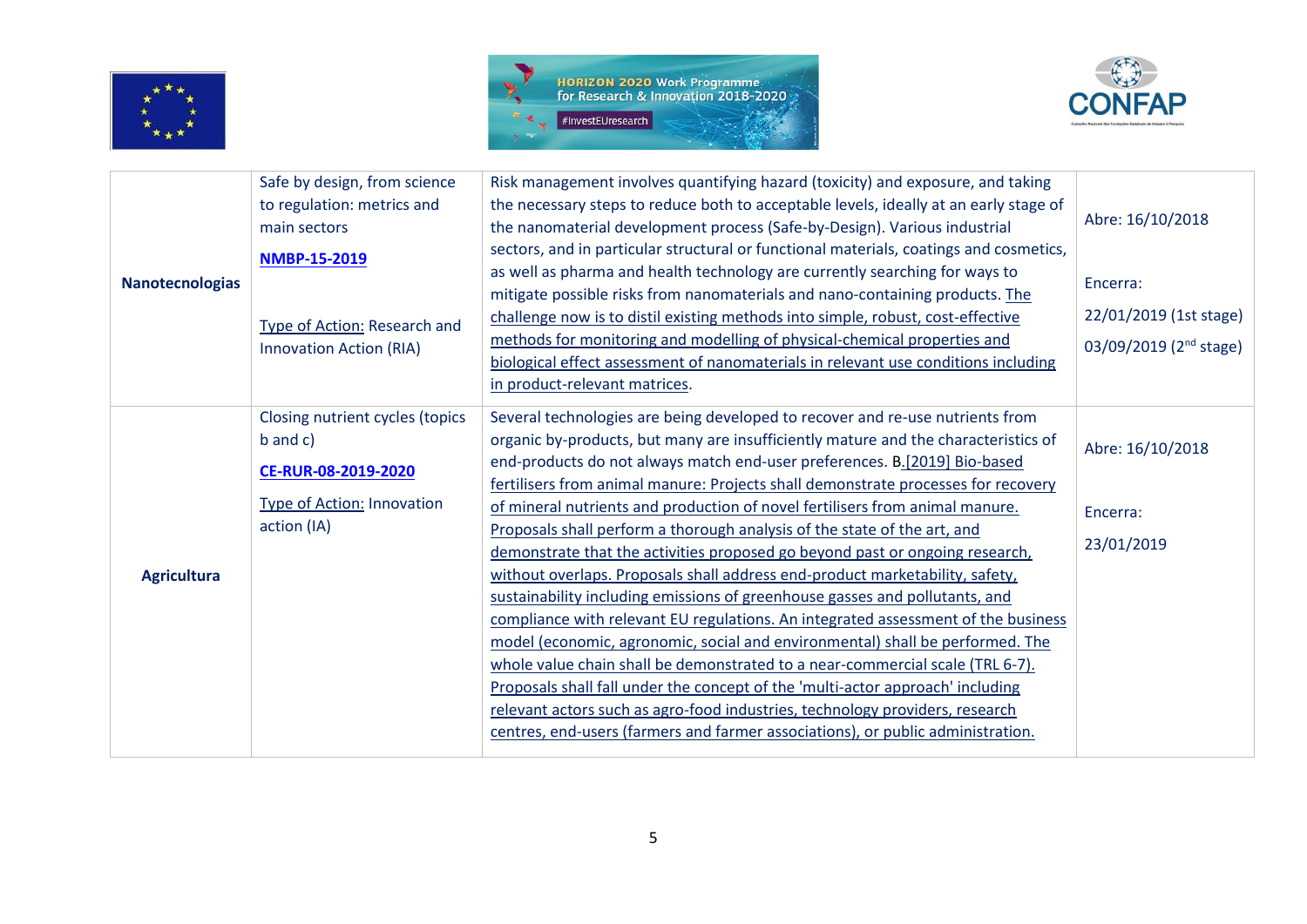





|                                       |                                                                                                                                                                                                                                                  | Call conditions: For sub-topics B and C, participation of partners from<br>$\circ$<br>CELAC countries is encouraged.                                                                                                                                                                                                                                                                                                                                                                                                                                                                                                                                                                                    |                                                                                     |
|---------------------------------------|--------------------------------------------------------------------------------------------------------------------------------------------------------------------------------------------------------------------------------------------------|---------------------------------------------------------------------------------------------------------------------------------------------------------------------------------------------------------------------------------------------------------------------------------------------------------------------------------------------------------------------------------------------------------------------------------------------------------------------------------------------------------------------------------------------------------------------------------------------------------------------------------------------------------------------------------------------------------|-------------------------------------------------------------------------------------|
| Segurança<br>alimentar                | ICT-enabled agri-food systems<br>SFS-31-2019<br>Type of Action: ERA-NET<br>Cofund                                                                                                                                                                | The agri-food sector is subject to multiple external pressures, such as rising<br>demand for food, competition for land and other natural resources with other<br>biomass uses, globalisation, threats from animal or plant diseases, environmental<br>changes and public health considerations. This implies the need to become more<br>efficient and sustainable; improve its impact on consumer health; take advantage<br>of new technological developments; and become more transparent and responsive<br>to consumer demands, within a food-system approach.                                                                                                                                       | Abre: 16/10/2018<br>Encerra:<br>23/01/2019                                          |
| <b>Cidades</b><br><b>Sustentáveis</b> | Strengthening international<br>cooperation on sustainable<br>urbanisation: nature-based<br>solutions for restoration and<br>rehabilitation of urban<br>ecosystems<br>SC5-13-2018-2019<br>Type of Action: Research and<br>Innovation action (RIA) | Actions should develop models, tools, decision support systems, methodologies,<br>strategies, guidelines, standards and approaches for the design, construction,<br>deployment and monitoring of nature-based solutions and restoration, prevention<br>of further degradation, rehabilitation and maintenance measures for urban and<br>peri-urban ecosystems and the ecological coherence and integrity of cities. Actions<br>should review and capitalise upon existing experiences and good practices in<br>Europe and CELAC, for option b: Strengthening EU-CELAC collaboration.<br>Call conditions: Proposals shall include at least three participants from<br>$\circ$<br><b>CELAC</b> countries. | Abre: 14/11/2018<br>Encerra:<br>19/02/2019 (1st stage)<br>04/09/2019 (2nd<br>stage) |
| <b>Mudanças</b><br>climáticas         | ERA-NET Cofund action(s) for<br>climate action, environment,<br>resource efficiency and raw<br>materials<br>SC5-21-2019-2020                                                                                                                     | Actions should focus on one of the following issues: emerging pollutants;<br>international cooperation on disaster risk reduction and multi-hazard risk<br>management, with emphasis on environmental change; health, environment and<br>climate change; conservation and protection of cultural heritage; biodiversity and<br>climate change; conservation and restoration of degraded ecosystems and their<br>biodiversity, including a focus on aquatic systems; enhancing urban transformation                                                                                                                                                                                                      | Abre: 14/11/2018<br>Encerra: 19/02/2019                                             |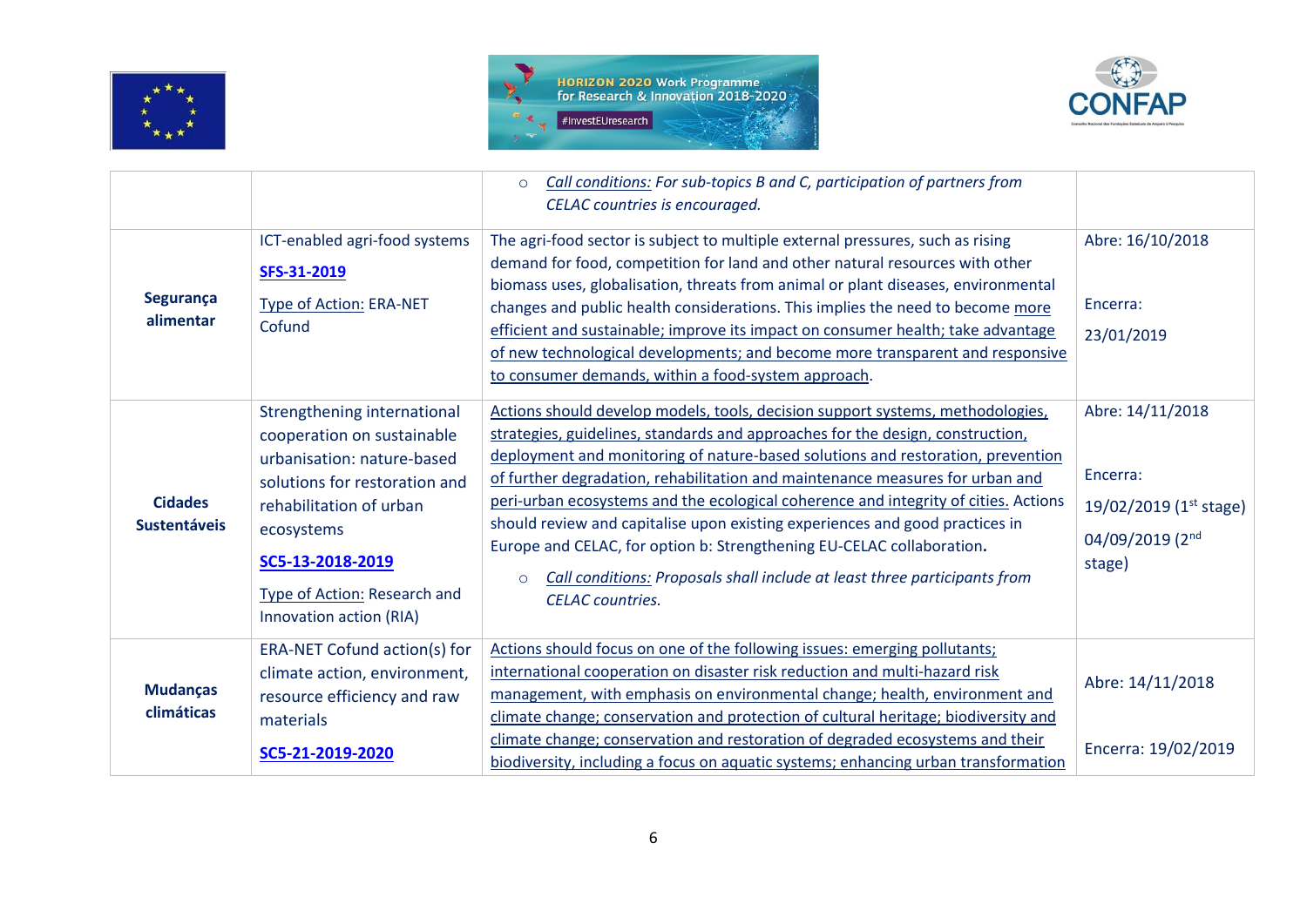





| Type of Action: ERA-NET        |                                                                                                                            |                                                                                                                                                                                                                                                                                                                                                                                                                                                                                                                                                                                                                                                                                                                                      |
|--------------------------------|----------------------------------------------------------------------------------------------------------------------------|--------------------------------------------------------------------------------------------------------------------------------------------------------------------------------------------------------------------------------------------------------------------------------------------------------------------------------------------------------------------------------------------------------------------------------------------------------------------------------------------------------------------------------------------------------------------------------------------------------------------------------------------------------------------------------------------------------------------------------------|
|                                |                                                                                                                            |                                                                                                                                                                                                                                                                                                                                                                                                                                                                                                                                                                                                                                                                                                                                      |
|                                |                                                                                                                            |                                                                                                                                                                                                                                                                                                                                                                                                                                                                                                                                                                                                                                                                                                                                      |
|                                |                                                                                                                            |                                                                                                                                                                                                                                                                                                                                                                                                                                                                                                                                                                                                                                                                                                                                      |
|                                | BiodivERsA ERA-NET, as well as with international programmes such as the                                                   |                                                                                                                                                                                                                                                                                                                                                                                                                                                                                                                                                                                                                                                                                                                                      |
|                                | Belmont Forum, as appropriate.                                                                                             |                                                                                                                                                                                                                                                                                                                                                                                                                                                                                                                                                                                                                                                                                                                                      |
| Urban mobility and             | Climate change, energy security and local air pollution are some of the key                                                | Abre: 04/12/2018                                                                                                                                                                                                                                                                                                                                                                                                                                                                                                                                                                                                                                                                                                                     |
| sustainable electrification in | questions for the 21st century. Urban areas in developing and emerging                                                     |                                                                                                                                                                                                                                                                                                                                                                                                                                                                                                                                                                                                                                                                                                                                      |
| large urban areas in           | countries are major driving factors in growing global energy demand and                                                    |                                                                                                                                                                                                                                                                                                                                                                                                                                                                                                                                                                                                                                                                                                                                      |
| developing and emerging        |                                                                                                                            |                                                                                                                                                                                                                                                                                                                                                                                                                                                                                                                                                                                                                                                                                                                                      |
| economies                      | China), CELAC (Community of Latin American and Caribbean States) and African                                               | Encerra: 24/04/2019                                                                                                                                                                                                                                                                                                                                                                                                                                                                                                                                                                                                                                                                                                                  |
|                                | research partners, government agencies and urban authorities, private sector                                               |                                                                                                                                                                                                                                                                                                                                                                                                                                                                                                                                                                                                                                                                                                                                      |
|                                | and civil society with relevant expertise and competence within the                                                        |                                                                                                                                                                                                                                                                                                                                                                                                                                                                                                                                                                                                                                                                                                                                      |
|                                | corresponding cooperation framework and foster participatory engagement in                                                 |                                                                                                                                                                                                                                                                                                                                                                                                                                                                                                                                                                                                                                                                                                                                      |
| action                         | urban electrification in order to reduce air pollution and CO2 emissions. All                                              |                                                                                                                                                                                                                                                                                                                                                                                                                                                                                                                                                                                                                                                                                                                                      |
|                                | types of vehicle are considered under this topic (powered 2 wheelers, cars,                                                |                                                                                                                                                                                                                                                                                                                                                                                                                                                                                                                                                                                                                                                                                                                                      |
|                                | buses, trucks and LDV).                                                                                                    |                                                                                                                                                                                                                                                                                                                                                                                                                                                                                                                                                                                                                                                                                                                                      |
|                                |                                                                                                                            |                                                                                                                                                                                                                                                                                                                                                                                                                                                                                                                                                                                                                                                                                                                                      |
|                                |                                                                                                                            |                                                                                                                                                                                                                                                                                                                                                                                                                                                                                                                                                                                                                                                                                                                                      |
|                                |                                                                                                                            |                                                                                                                                                                                                                                                                                                                                                                                                                                                                                                                                                                                                                                                                                                                                      |
|                                |                                                                                                                            |                                                                                                                                                                                                                                                                                                                                                                                                                                                                                                                                                                                                                                                                                                                                      |
|                                |                                                                                                                            | Abre: 04/12/2018                                                                                                                                                                                                                                                                                                                                                                                                                                                                                                                                                                                                                                                                                                                     |
|                                |                                                                                                                            |                                                                                                                                                                                                                                                                                                                                                                                                                                                                                                                                                                                                                                                                                                                                      |
|                                | nitrogen oxides, influencing ozone and methane, and water vapour, which can                                                |                                                                                                                                                                                                                                                                                                                                                                                                                                                                                                                                                                                                                                                                                                                                      |
| Type of Action: Research and   | lead to the formation of persistent contrails in ice-supersaturated regions.                                               | Encerra: 24/04/2019                                                                                                                                                                                                                                                                                                                                                                                                                                                                                                                                                                                                                                                                                                                  |
| Innovation action              | Beyond the perennial challenge in developing new technologies that can                                                     |                                                                                                                                                                                                                                                                                                                                                                                                                                                                                                                                                                                                                                                                                                                                      |
|                                | Cofund<br>LC-GV-05-2019<br>Type of Action: Innovation<br>Aviation operations impact<br>on climate change<br>LC-MG-1-6-2019 | capacities/circular cities; sustainable supply of raw materials; next generation of<br>climate science in Europe.<br>Call conditions: Synergies should be ensured with relevant public-public<br>partnerships such as the JPI Water, JPI Climate, JPI Cultural Heritage and/or the<br>Greenhouse Gas emissions. Actions should bring together European, Asian (e.g.<br>Call conditions: Proposals shall include at least two participants/cities<br>$\circ$<br>from CELAC countries.<br>This action is part of the Aviation International Cooperation Flagship called<br>"Safer and Greener Aviation in a Smaller World". In addition to CO2, the<br>climate impact of aviation is strongly influenced by non-CO2 emissions, such as |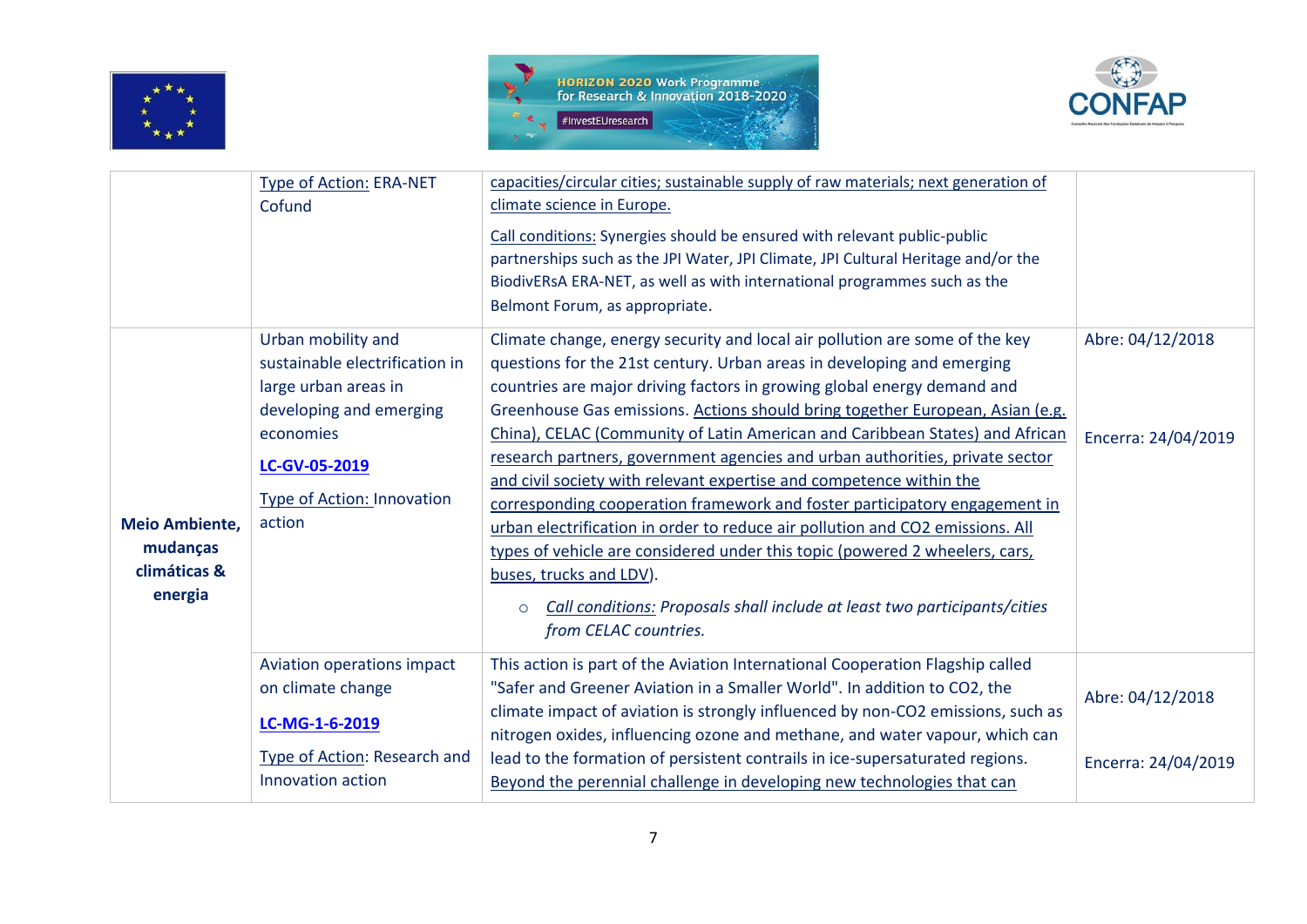





|                                                                  |                                                                                                                                                                | minimize the impact in the medium and longer term, the main objective of this<br>action is expected to address mitigation strategies that will minimise those<br>negative effects by aviation on climate in the short-medium term and are<br>relevant for greener flight trajectories and operations.                                                                                                                                                                                                                                                                                                                                                                                                                                                                                                                                                                                                                                                                                                                               |                                                                                                             |
|------------------------------------------------------------------|----------------------------------------------------------------------------------------------------------------------------------------------------------------|-------------------------------------------------------------------------------------------------------------------------------------------------------------------------------------------------------------------------------------------------------------------------------------------------------------------------------------------------------------------------------------------------------------------------------------------------------------------------------------------------------------------------------------------------------------------------------------------------------------------------------------------------------------------------------------------------------------------------------------------------------------------------------------------------------------------------------------------------------------------------------------------------------------------------------------------------------------------------------------------------------------------------------------|-------------------------------------------------------------------------------------------------------------|
| Mudança<br>Climática,<br><b>Biodiversidade</b><br>& Ecossistemas | Iner-relations between<br>climate change, biodiversity<br>and ecosystem services<br>LC-CLA-06-2019<br><b>Type of Action: Research and</b><br>Innovation action | Actions should investigate at all relevant spatial and temporal scales the way<br>that ecological processes, biodiversity (including terrestrial and/or marine<br>ecosystems as appropriate) and ecosystem services are impacted, both directly<br>and indirectly, by climate change. Actions should consider the interactions and<br>feedbacks between climate change and biodiversity, ecosystem functions and<br>services. They should account for social, ecological and economic aspects and<br>climate change relevant stressors and sources of uncertainty. Work should<br>build, as appropriate, on existing knowledge and activities such as Copernicus<br>Services, in particular on climate change, land monitoring and marine<br>environmental monitoring, and contribute to long-term monitoring initiatives.<br>Call conditions: In line with the strategy for EU international<br>$\circ$<br>cooperation in research and innovation, international cooperation is<br>encouraged, in particular with CELAC countries. | Abre: 14/11/2018<br>Encerra: 19/02/2019<br>(1 <sup>st</sup> stage)<br>04/09/2019<br>(2 <sup>nd</sup> stage) |
|                                                                  | ERA-NET Cofund action(s) for<br>climate action, environment,<br>resource efficiency and raw<br>materials<br>SC5-21-2019-2020                                   | Actions should focus on one of the following issues: emerging pollutants;<br>international cooperation on disaster risk reduction and multi-hazard risk<br>management, with emphasis on environmental change; health, environment<br>and climate change; conservation and protection of cultural heritage;<br>biodiversity and climate change; conservation and restoration of degraded<br>ecosystems and their biodiversity, including a focus on aquatic systems;<br>enhancing urban transformation capacities/circular cities; sustainable supply of<br>raw materials; next generation of climate science in Europe. Synergies should<br>be ensured with relevant public-public partnerships such as the JPI Water, JPI                                                                                                                                                                                                                                                                                                          | Abre: 14/11/2018<br>Encerra: 19/02/2019                                                                     |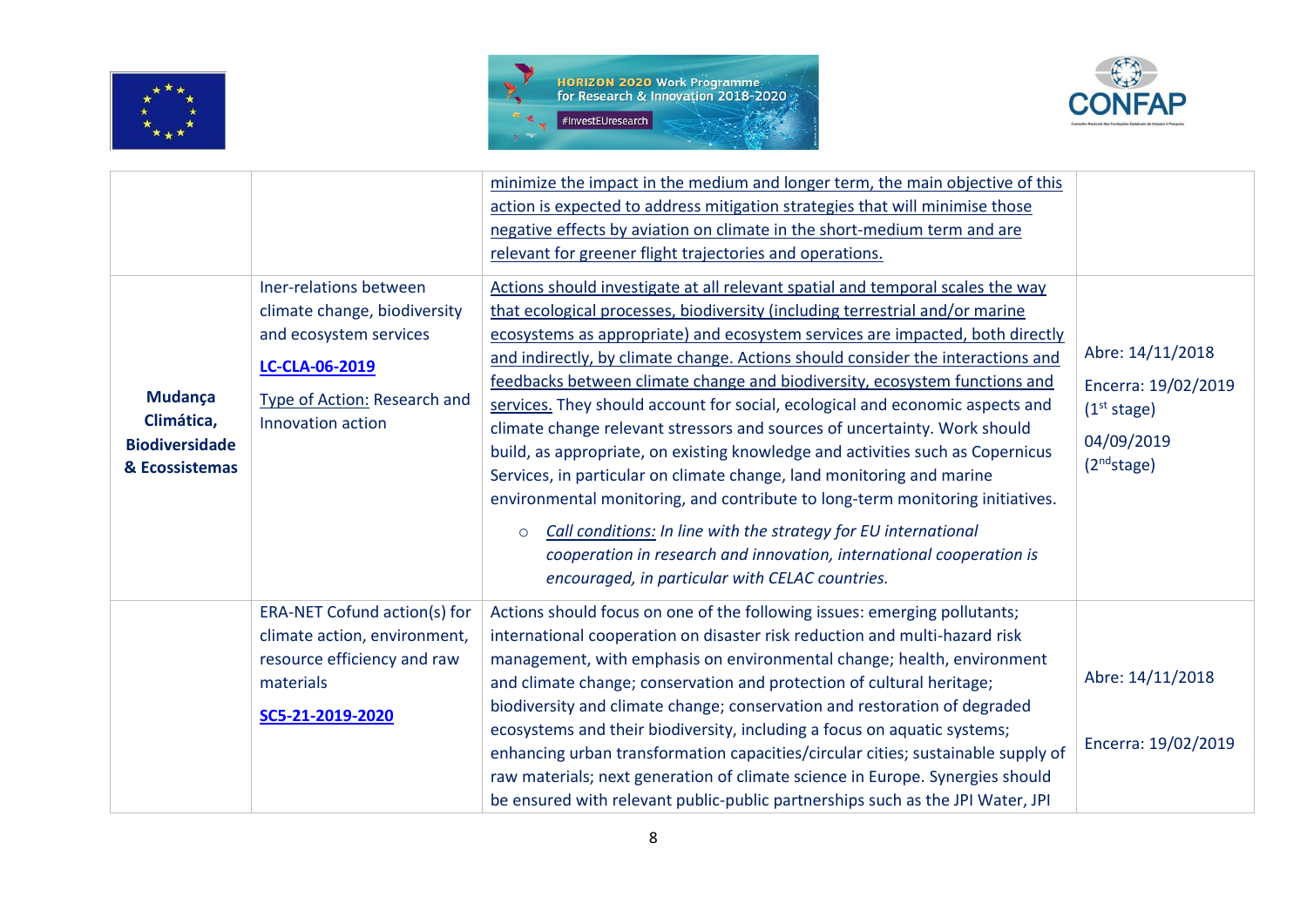





|                    | Type of Action: ERA-NET-<br>Cofund ERA-NET Cofund                                                                                                      | Climate, JPI Cultural Heritage and/or the BiodivERsA ERA-NET, as well as with<br>international programmes such as the Belmont Forum, as appropriate.                                                                                                                                                                                                                                                                                                                                                                                                                                                                                                                                                                                                                                                                                                                                                                                                                                                                                                                                                                                                                                                             |                                                                                                    |
|--------------------|--------------------------------------------------------------------------------------------------------------------------------------------------------|------------------------------------------------------------------------------------------------------------------------------------------------------------------------------------------------------------------------------------------------------------------------------------------------------------------------------------------------------------------------------------------------------------------------------------------------------------------------------------------------------------------------------------------------------------------------------------------------------------------------------------------------------------------------------------------------------------------------------------------------------------------------------------------------------------------------------------------------------------------------------------------------------------------------------------------------------------------------------------------------------------------------------------------------------------------------------------------------------------------------------------------------------------------------------------------------------------------|----------------------------------------------------------------------------------------------------|
|                    |                                                                                                                                                        | <b>Call conditions:</b> Participation of legal entities from international partner<br>$\circ$<br>countries and/or regions is encouraged in the joint call as well as in<br>other joint activities including additional joint calls without EU co-<br>funding.                                                                                                                                                                                                                                                                                                                                                                                                                                                                                                                                                                                                                                                                                                                                                                                                                                                                                                                                                    |                                                                                                    |
| <b>Transportes</b> | Integrated multimodal, low-<br>emission freight transport<br>systems and logistics<br>MG-2-9-2019<br>Type of Action: Research and<br>Innovation action | New logistics concepts (such as the Physical Internet) and new disruptive<br>technologies, such as Blockchain, Industry 4.0, vehicle automation and truck<br>platooning or new business models, like 'crowdshipping' and the circular economy<br>models will have an impact on global freight transport, its optimisation and its<br>environmental footprint that needs to be better understood and assessed. Action<br>should focus on better understanding of the impact of emerging technologies on<br>freight flow and subsequent guidelines to optimize vehicle, infrastructure and<br>operation accordingly. Facilitate the development of disadvantaged regions and<br>their inclusion into the international trading system. Better understanding of links<br>between technological development, trade and geopolitics. Research should be<br>validated in a selected number of case studies through pilot demonstration, trials<br>and testing involving service providers and end-users.<br>Call conditions: International cooperation is encouraged. In particular<br>$\circ$<br>proposals should consider cooperation with projects or partners from<br>the US, Japan, Canada, China, Latin America. | Abre: 05/09/2018<br>16/01/2019<br>(1 <sup>st</sup> stage)<br>12/09/2019<br>(2 <sup>nd</sup> stage) |
|                    | Safety in an evolving road<br>mobility environment<br>MG-2-7-2019                                                                                      | New vehicle types and new types of road user will operate with conventional<br>vehicles and road users as part of an evolving mixed traffic environment. (Active<br>and passive) safety systems will need to adapt to the future types of the potential<br>collisions, occupant positioning taking into account possible differences between<br>men and women and vulnerable road users of the future, and address the need to                                                                                                                                                                                                                                                                                                                                                                                                                                                                                                                                                                                                                                                                                                                                                                                   | Abre: 05/09/2018<br>16/01/2019<br>(1 <sup>st</sup> stage)                                          |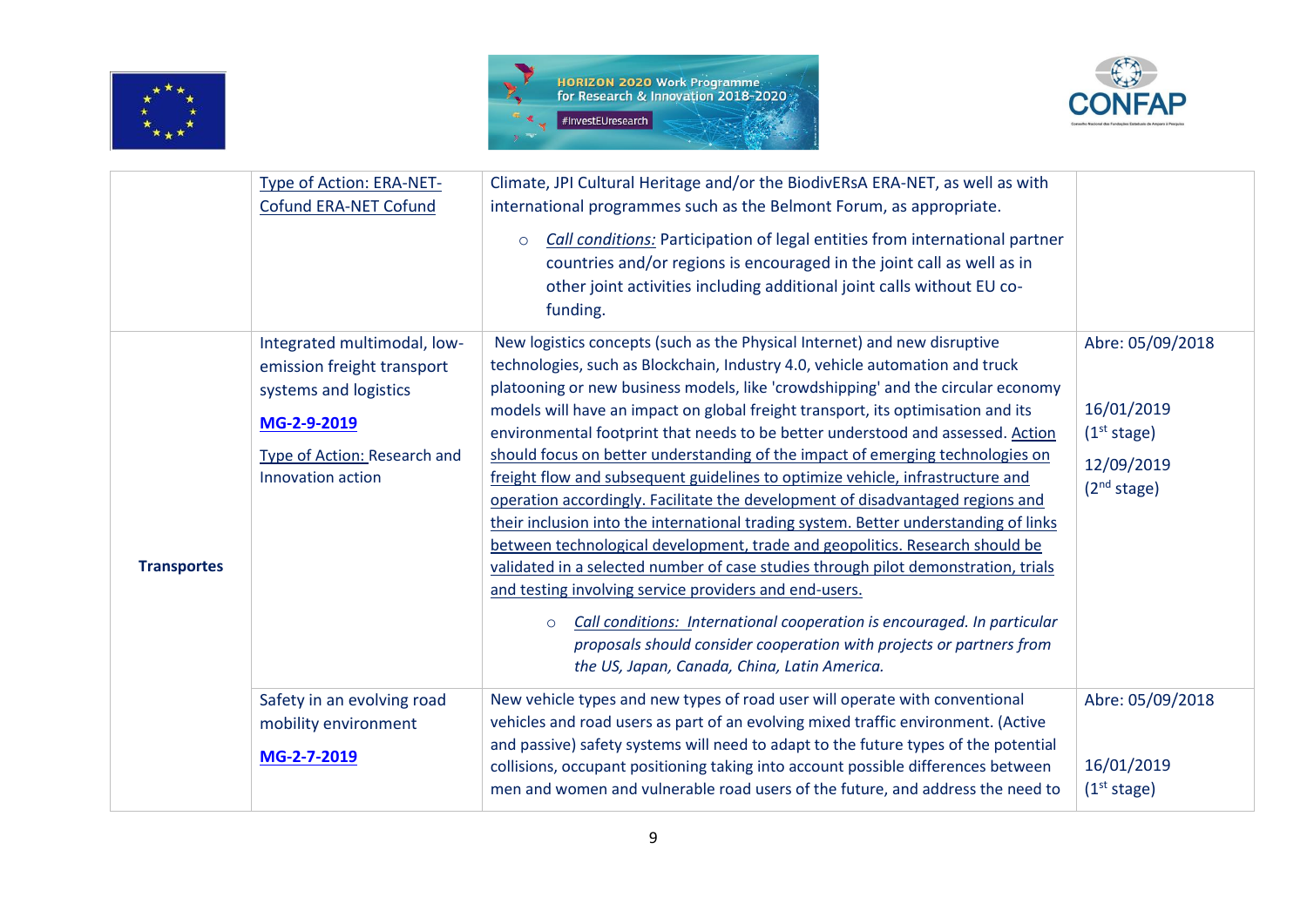





|               | Type of Action: Research and     | reduce minor and major injuries, as well as fatalities. The scope is to assure the    | 12/09/2019              |
|---------------|----------------------------------|---------------------------------------------------------------------------------------|-------------------------|
|               | Innovation action                | development of robust solutions in the context of the changing environment,           | (2 <sup>nd</sup> stage) |
|               |                                  | leading to dramatic improvements in transport users' and road workers' safety. In     |                         |
|               |                                  | order to be properly addressed, traffic safety needs to be articulated in terms that  |                         |
|               |                                  | are relevant for the connected and automated transport system.                        |                         |
|               | Ship emission control            | Increasingly strict emission standards apply to shipping around the coastlines of     | Abre: 04/12/2018        |
|               | scenarios, marine                | many developed countries. Presently these are mainly focussed on SOx, but in          |                         |
|               | environmental impact and         | future, reflecting health concerns, increasingly strict limits are likely to address  |                         |
|               | mitigation                       | NOx and particulate matter. The principal challenge is to better understand the       | Encerra: 24/04/2019     |
|               |                                  | comprehensive environmental impacts from the wide scale adoption of a range of        |                         |
|               | MG-BG-02-2019                    | potential emission reduction solutions together with any secondary effects on the     |                         |
|               | Type of Action: Research and     | on the marine environment. As well as building upon current state of the art          |                         |
|               | Innovation action (RIA)          | modelling (e.g by IIASA and EMSA), appropriate Earth Observation data and             |                         |
|               |                                  | information provided by the Copernicus programme and its Marine Environmental         |                         |
|               |                                  | Monitoring Service maybe taken into consideration.                                    |                         |
|               | <b>International Cooperation</b> | Proposals shall address a wide variety of applications stemming from the use of       | Abre: 16/10/2018        |
|               | Copernicus - Designing EO        | Earth observation and their smart integration with other related technologies.        |                         |
|               | downstream applications with     | Copernicus should be considered as part of the solution which may include other       |                         |
|               | international partners           | space or non-space inputs. International collaboration has a key role to play in this | Encerra: 12/03/2019     |
|               | DT-SPACE-06-EO-2019              | context, as it enhances access to markets beyond the national borders, notably by     |                         |
| <b>Espaço</b> |                                  | enabling space application providers to absorb market-related tacit knowledge and     |                         |
|               | Type of Action: Research and     | know-how of their partners. Corresponding validations and customisations are to       |                         |
|               | Innovation action                | be undertaken, and the business case for the application is to be demonstrated.       |                         |
|               |                                  | Application products are expected to adopt open standards for data                    |                         |
|               |                                  | documentation, data models and services including data processing, visualisation      |                         |
|               |                                  | and cataloguing on a large scale.                                                     |                         |
|               |                                  |                                                                                       |                         |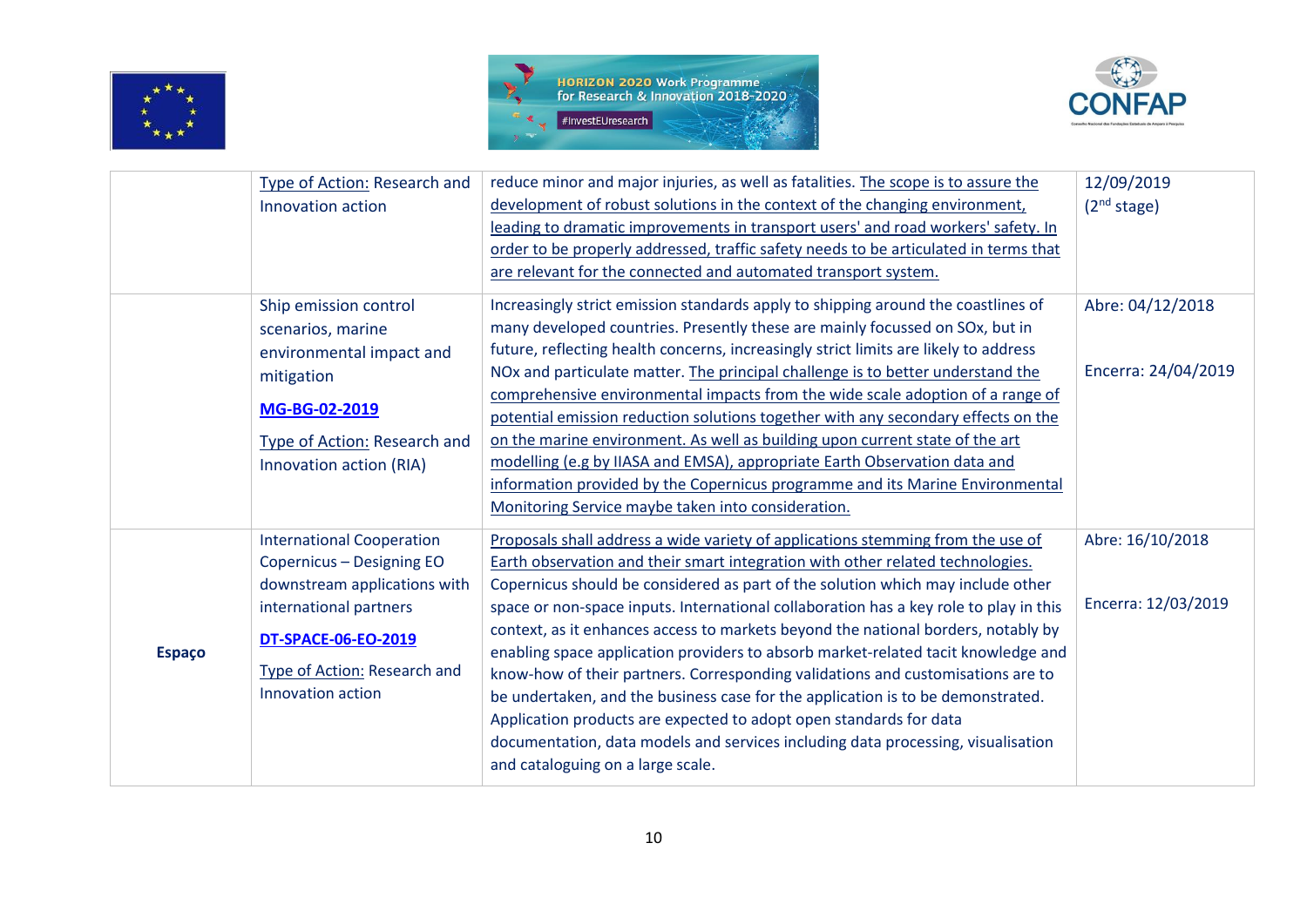





|                |                                 | Call conditions: Participation of partners from countries that have signed a<br><b>Copernicus Cooperation Arrangement is required;</b>                                                                        |                     |
|----------------|---------------------------------|---------------------------------------------------------------------------------------------------------------------------------------------------------------------------------------------------------------|---------------------|
|                | <b>Space Weather</b>            | Proposals shall address the development of modelling capabilities and/or the                                                                                                                                  |                     |
|                | <b>SU-SPACE-22-SEC-2019</b>     | delivery of prototype services able to interpret a broad range of observations of<br>the Sun's corona and magnetic field, of the Sun-Earth interplanetary space and of                                        | Abre: 16/10/2018    |
|                | Type of Action: Research and    | the Earth magnetosphere/ionosphere coupling relying on existing observation                                                                                                                                   |                     |
|                | Innovation action (RIA)         | capacities. The goal is to pave the way for forecasting horizons for space weather<br>events in the order of tens of hours or days and to identify potential indicators (or                                   | Encerra: 12/03/2019 |
|                |                                 | proxies) of extreme events potentially through the joint analysis of<br>interdisciplinary data. Proposals shall address application domains which may<br>include space as well as terrestrial infrastructure. |                     |
|                | The gender perspective of       | The project will investigate how gender equality matters are taken into                                                                                                                                       |                     |
|                | science, technology and         | consideration at different levels of international cooperation in the area of science,                                                                                                                        |                     |
|                | innovation (STI) in dialogue    | technology and innovation between the EU and a selected set of third countries,                                                                                                                               | Abre: 11/12/2018    |
|                | with third countries            | along three objectives, i.e. equality in scientific careers, gender balance in decision                                                                                                                       |                     |
|                | <b>SwafS-12-2019</b>            | making, and the integration of the gender dimension in R&I content. The project<br>will build on the work done by the ERA-related groups in charge of gender equality                                         | Encerra: 02/04/2019 |
|                | Type of Action: Research and    | and international cooperation as well as EU funded projects. It will provide a                                                                                                                                |                     |
| Ciência com e  | Innovation action (RIA)         | mapping and a subsequent analysis of how gender equality is taken into account.                                                                                                                               |                     |
| para sociedade | <b>Exploring and supporting</b> | For the present topic citizen science should be understood broadly, covering a                                                                                                                                |                     |
|                | citizen science (topic A)       | range of different levels of participation, from raising public knowledge of science,                                                                                                                         | Abre: 11/12/2018    |
|                | <b>SwafS-15-2019</b>            | encouraging citizens to participate in the scientific process by observing, gathering<br>and processing data, right up to setting scientific agenda and co-designing and                                      |                     |
|                | Type of Action: Research and    | implementing science-related policies. Activities can explore how citizen science                                                                                                                             | Encerra: 02/04/2019 |
|                | Innovation action (RIA)         | develops scientific skills and competences, act as a tool for informal and formal                                                                                                                             |                     |
|                |                                 | science education of young people and adults, counter perceived anti-intellectual                                                                                                                             |                     |
|                |                                 | attitudes in society, raise the scientific literacy of European citizens, and promote                                                                                                                         |                     |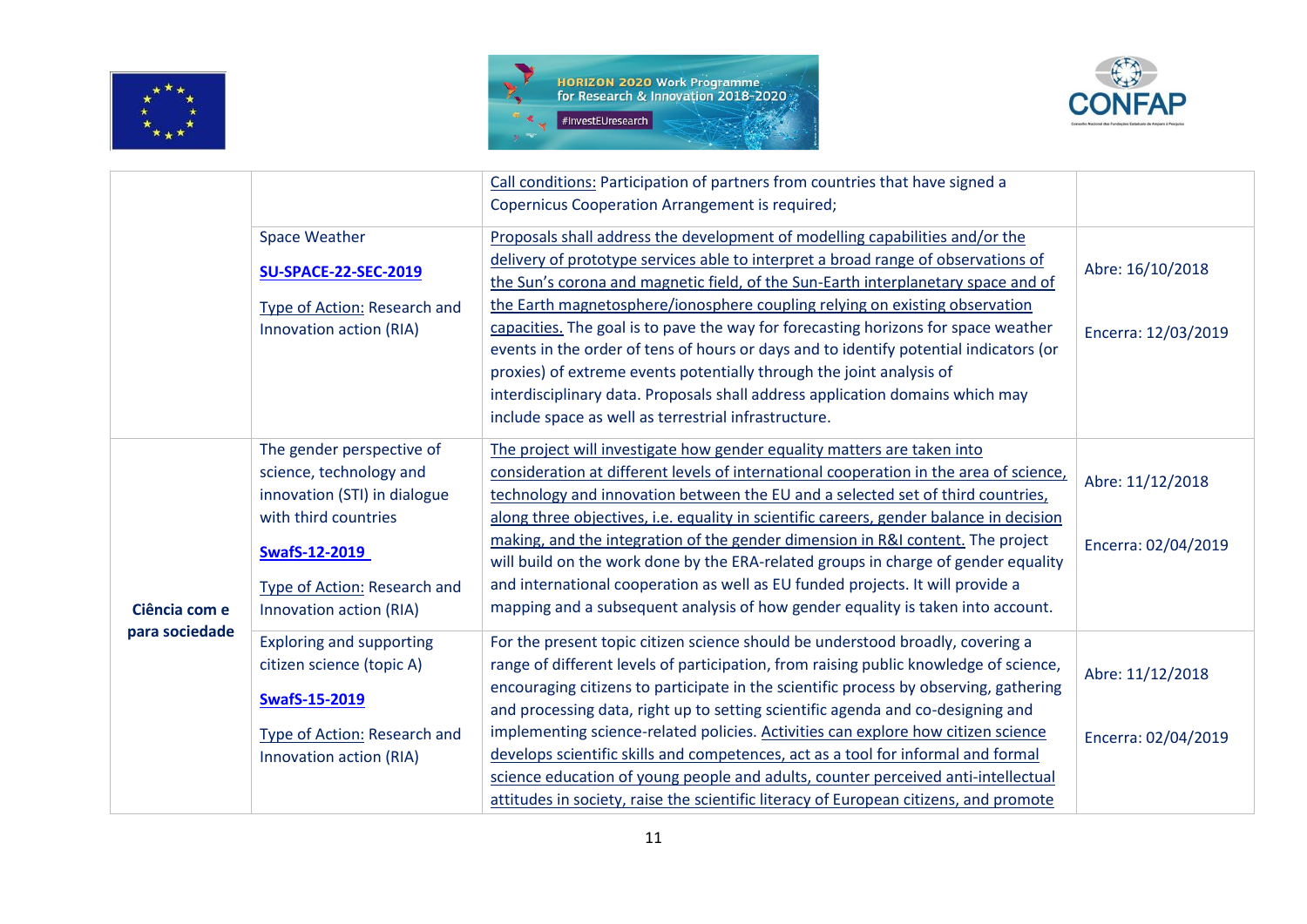





|       |                              | social inclusion and employability. Gender, geographical and socio-economic            |                     |
|-------|------------------------------|----------------------------------------------------------------------------------------|---------------------|
|       |                              | factors should be taken into account so as to ensure activities are open to people     |                     |
|       |                              | from all backgrounds.                                                                  |                     |
|       | Ethics of Innovation: the    | In order to maximise the social benefits derived from innovation, the action will      | Abre: 11/12/2018    |
|       | challenge of new interaction | assess the ethical, regulatory and governance issues potentially arising in this       |                     |
| modes |                              | context. The action should identify what the distinctive elements of innovation        |                     |
|       |                              | ethics would be in this dynamic context. The role of citizen participation in          | Encerra: 02/04/2019 |
|       | <b>SwafS-16-2019</b>         | innovation (including social innovation) must be analysed in order to maximise the     |                     |
|       |                              | effectiveness of this participation for all stakeholders, taking into account possible |                     |
|       |                              | gender differences. The action must propose an ethics framework, based on              |                     |
|       |                              | accepted principles, which aim to ensure that innovation remains a process which       |                     |
|       |                              | responds to citizens' needs and values, improves access and avoids a technological     |                     |
|       |                              | divide.                                                                                |                     |
|       |                              |                                                                                        |                     |

| <b>CHAMADAS ONDE O BRASIL É ELEGÍVEL PARA RECEBER RECURSOS DO H2020</b> |                                                                                                                                                                   |                                                                                                                                                                                                                                                                                                                                                                                                                                                           |                                         |
|-------------------------------------------------------------------------|-------------------------------------------------------------------------------------------------------------------------------------------------------------------|-----------------------------------------------------------------------------------------------------------------------------------------------------------------------------------------------------------------------------------------------------------------------------------------------------------------------------------------------------------------------------------------------------------------------------------------------------------|-----------------------------------------|
| <b>Tópico</b>                                                           | <b>Chamada</b>                                                                                                                                                    | <b>Objetivo</b>                                                                                                                                                                                                                                                                                                                                                                                                                                           | <b>Prazos</b>                           |
| <b>Infraestruturas</b><br>de Pesquisa                                   | <b>Integrating Activities for</b><br><b>Advanced Communities</b><br><b>INFRAIA-01-2018-2019</b><br>Type of Action: Research and<br><b>Innovation Action (RIA)</b> | The call supports the trans-national and virtual access provided to European<br>researchers (and to researchers from Third Countries, following the eligibility rules<br>of H2020), the cooperation between research infrastructures, scientific<br>communities, industry and other stakeholders, the improvement of the services<br>the infrastructures provide, the harmonisation, optimisation and improvement of<br>access procedures and interfaces. | Abre: 14/11/2018<br>Encerra: 20/03/2019 |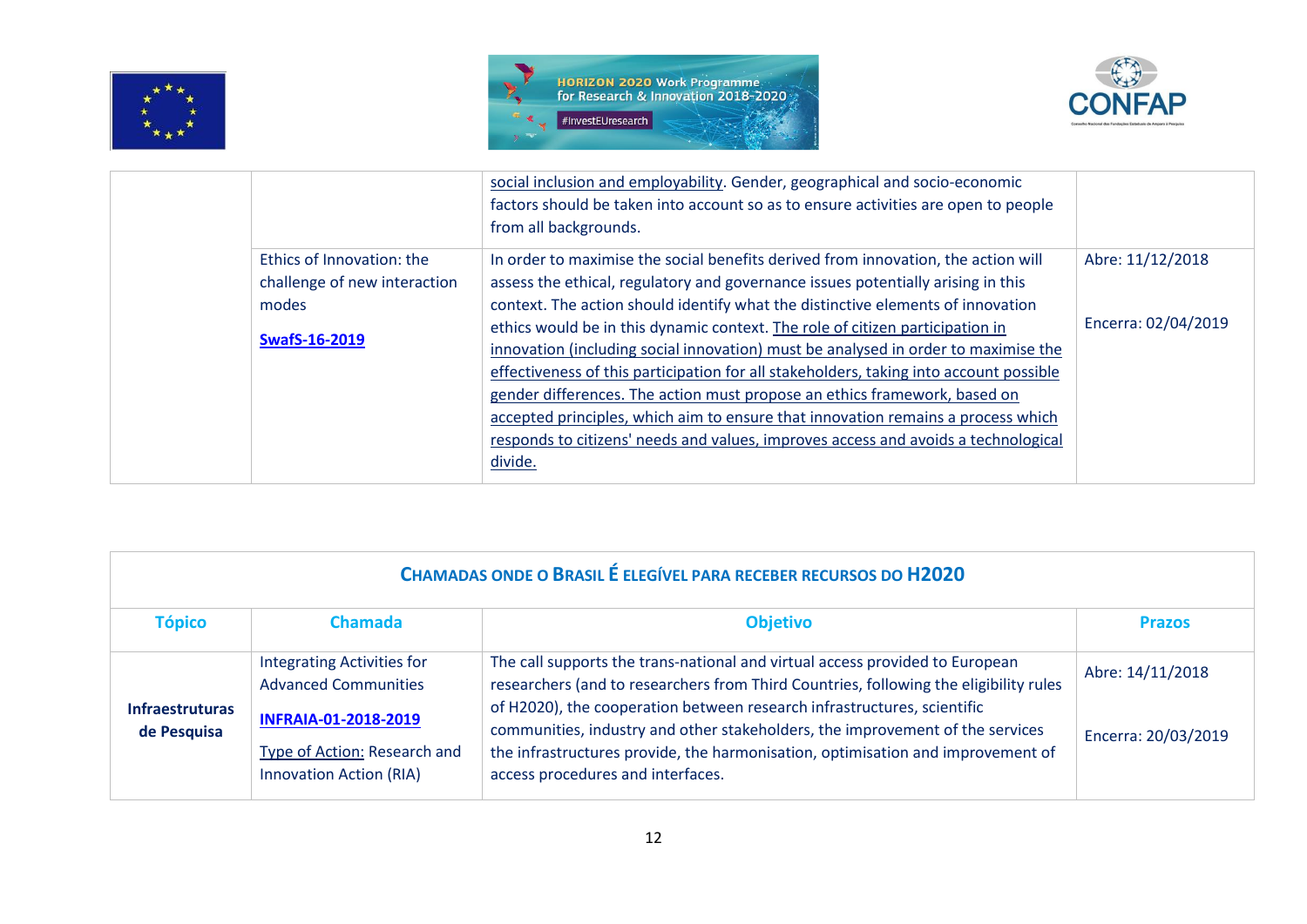





|                                   | <b>Type of Action: Coordination</b><br>and Support Action (CSA)                                                                                                                                                                                        | Legal entities established in Brazil which provide, under the grant, access to<br>$\circ$<br>their research infrastructures to researchers from Members States and<br>Associated countries, are eligible for funding from the Union.                                                                                                                                                                                                                                                                                                                                                                                                                                                                                                                                                                                                                                                                                                                               |                                                                                        |
|-----------------------------------|--------------------------------------------------------------------------------------------------------------------------------------------------------------------------------------------------------------------------------------------------------|--------------------------------------------------------------------------------------------------------------------------------------------------------------------------------------------------------------------------------------------------------------------------------------------------------------------------------------------------------------------------------------------------------------------------------------------------------------------------------------------------------------------------------------------------------------------------------------------------------------------------------------------------------------------------------------------------------------------------------------------------------------------------------------------------------------------------------------------------------------------------------------------------------------------------------------------------------------------|----------------------------------------------------------------------------------------|
|                                   | Policy and international<br>cooperation measures for<br>research infrastructures<br><b>INFRASUPP-01-2018-2019</b><br>Type of Action: Research and<br><b>Innovation Action (RIA)</b><br><b>Type of Action: Coordination</b><br>and Support Action (CSA) | (d) Coordination and support actions for the 2019 deadline: Actions under this<br>sub-topic, in line with the EU-CELAC SOM[2]strategic approach[3], will concretely<br>build on the outputs of the newly established EU-CELAC Research Infrastructure<br>Working Group, and will: support the identification of priorities for regional and bi-<br>regional cooperation based on the respective strategic road-mapping exercises;<br>foster the exchange of best practices between the EU and CELAC on issues of<br>common strategic relevance such as regional road-mapping processes, research<br>infrastructure management, RI staff development. Also, support the identification<br>of a limited number of Research Infrastructures of bi-regional interest on which<br>the project will have to conduct pilot cooperation demonstrators.<br>Under this sub-topic, legal entities established in Brazil and Mexico are eligible for<br>funding from the Union | Abre: 14/11/2018<br>Encerra: 20/03/2019                                                |
| <b>Pesquisa</b><br><b>Marinha</b> | All Atlantic Ocean Research<br><b>Alliance Flagship</b><br>BG-08-2018-2019<br>Type of Action: Research and<br><b>Innovation Action (RIA)</b>                                                                                                           | The actions shall aim at understanding and sustainably managing the Atlantic<br>Ocean as a whole, through a large-scale basin effort involving both the northern<br>and the southern parts of this ocean and its interlinks with the adjacent areas. In<br>order to achieve this, it is necessary to bring together and systematically connect<br>scientists, stakeholders, data, knowledge, expertise, capacities, and resources.<br>[B] 2018-2019- Assessing the status of Atlantic marine ecosystems:<br>Activities shall enhance the knowledge on the status and dynamics of Atlantic<br>marine ecosystems, quantifying main drivers of short and long-term change,<br>examine the interactions between different stressors, including climate change,                                                                                                                                                                                                         | Abre: 16/10/2018<br>Encerra:<br>23/01/2019<br>(1st stage)<br>04/09/2019<br>(2nd stage) |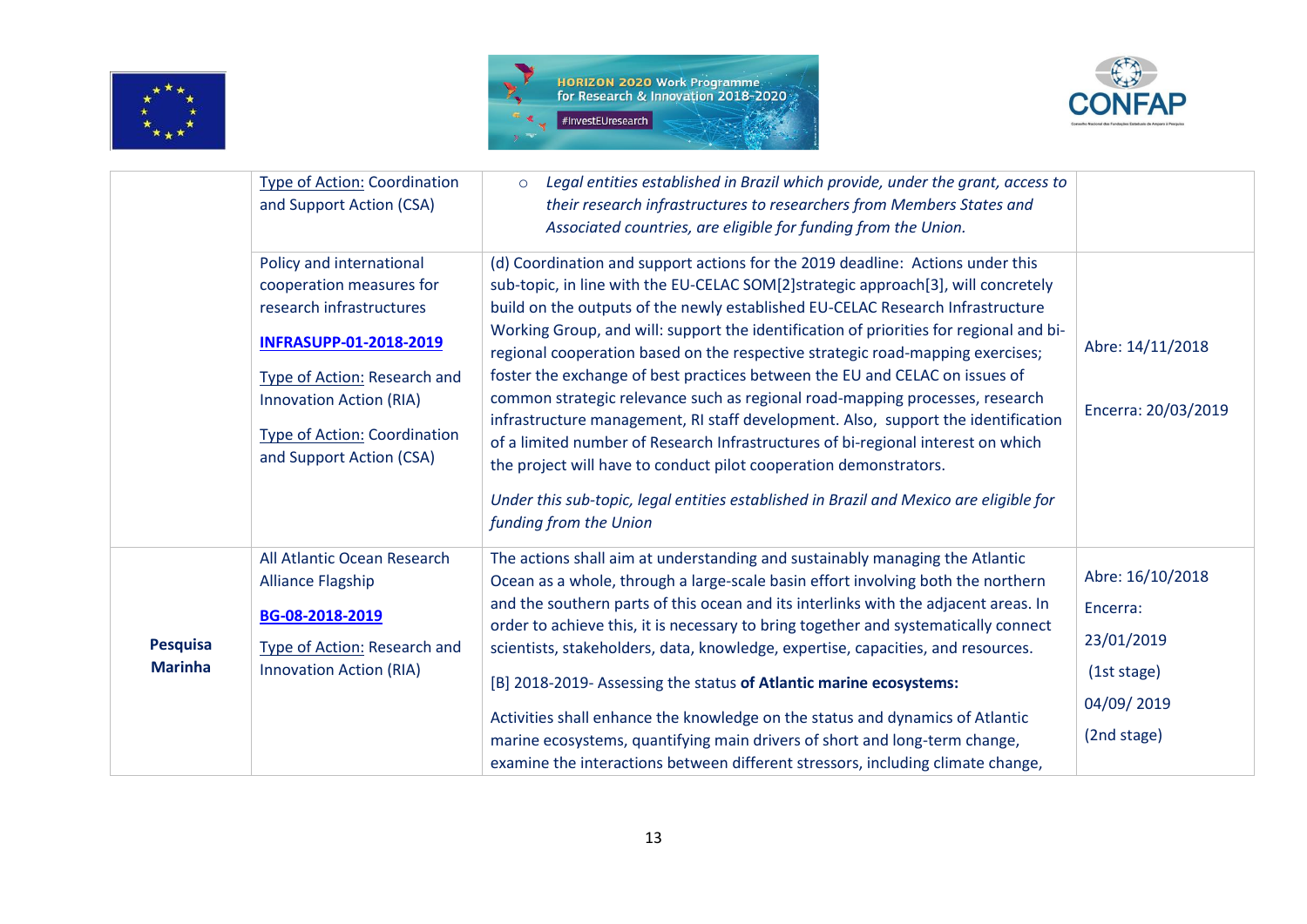





|              |                                     | and the role of cumulative impacts on ecosystem functioning and associated<br>ecosystem services.                                                                                                                                                                                                                                                                                                                                                                                                                                                                                                                                                                                                                |                                                        |
|--------------|-------------------------------------|------------------------------------------------------------------------------------------------------------------------------------------------------------------------------------------------------------------------------------------------------------------------------------------------------------------------------------------------------------------------------------------------------------------------------------------------------------------------------------------------------------------------------------------------------------------------------------------------------------------------------------------------------------------------------------------------------------------|--------------------------------------------------------|
|              |                                     | C] 2018-2019- New value chains for aquaculture[ production:                                                                                                                                                                                                                                                                                                                                                                                                                                                                                                                                                                                                                                                      |                                                        |
|              |                                     | Activities shall explore new species, products and/or processes for aquaculture<br>production (including algae). They shall consider existing, emerging and potential<br>markets, take into consideration sound cost-effective production methods,<br>sustainability and profitability. Consideration shall be given to the design of<br>Internet of Things (IoT) approaches in the development of innovative production<br>technologies, including new/improved biosensors, the circularity of the processes<br>with the objective of zero waste and consider consumers' concerns and demands.<br>Under this topic, legal entities established in Brazil are eligible for funding<br>$\circ$<br>from the Union. |                                                        |
|              | <b>EIC Horizon Prize for 'Early</b> | The challenge is to develop a scalable, reliable and cost-effective early warning                                                                                                                                                                                                                                                                                                                                                                                                                                                                                                                                                                                                                                |                                                        |
|              | <b>Warning for Epidemics'</b>       | system prototype to forecast and monitor vector-borne diseases in order to                                                                                                                                                                                                                                                                                                                                                                                                                                                                                                                                                                                                                                       |                                                        |
|              | Epidemics-EICPrize-2020             | contribute to the prevention of outbreaks mitigating their impact on local, regional<br>and global scales and providing support to existing elimination efforts.                                                                                                                                                                                                                                                                                                                                                                                                                                                                                                                                                 |                                                        |
|              | Type of Action: IPr                 |                                                                                                                                                                                                                                                                                                                                                                                                                                                                                                                                                                                                                                                                                                                  | Abre: 26/04/2018                                       |
| <b>Saúde</b> | <b>Inducement Prize</b>             | Each EIC Horizon Prize has an ambitious goal to solve a major challenge facing<br>society, without detailing how this should be achieved or who should achieve it.                                                                                                                                                                                                                                                                                                                                                                                                                                                                                                                                               | Prazo para<br>manifestação de<br>interesse: 31/05/2020 |
|              |                                     | These prizes are open to anyone willing to think outside the box across sectors and<br>disciplines. The prize is awarded to whoever best meets the challenge.                                                                                                                                                                                                                                                                                                                                                                                                                                                                                                                                                    | Encerra: 01/09/2020                                    |
|              |                                     | The contest is open to all legal entities (i.e. natural or legal persons,<br>$\circ$<br>including international organisations) or groups of legal entities.                                                                                                                                                                                                                                                                                                                                                                                                                                                                                                                                                      |                                                        |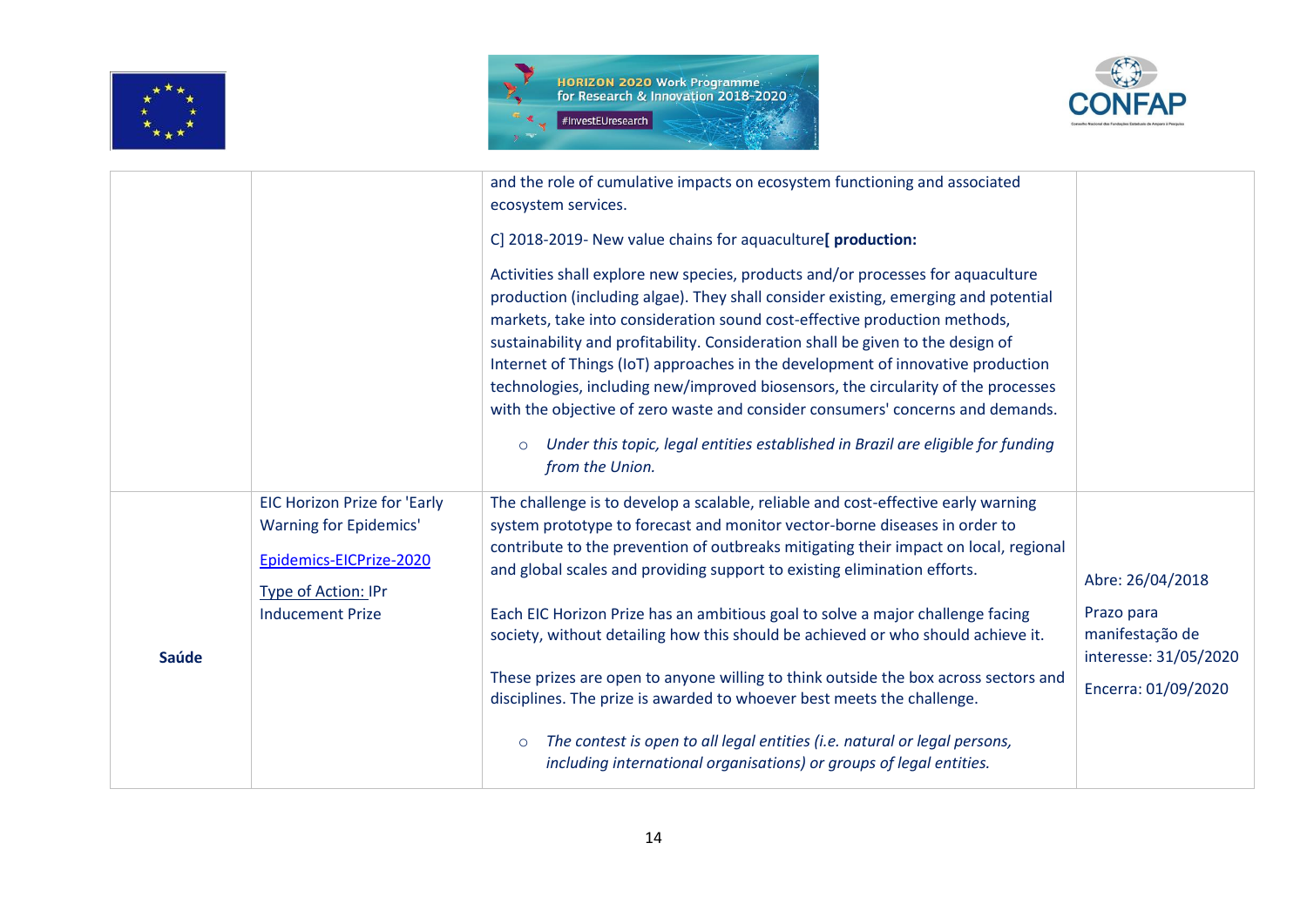





## **CHAMADAS MARIE-SKLODOWSKA CURIE ACTIONS - MSCA H2020 - 2018**

## **CHAMADA ONDE PESQUISADORES INDIVIDUAIS SÃO ELEGIVEIS A RECEBER FINANCIAMENTO DO H2020**

| <b>CHAMADA</b>                | <b>OBJETIVO</b>                                                                                                                                                                                | <b>PRAZOS</b>       |
|-------------------------------|------------------------------------------------------------------------------------------------------------------------------------------------------------------------------------------------|---------------------|
|                               |                                                                                                                                                                                                |                     |
| <b>Bolsas Individuais</b>     | IF concede bolsas individuais de Pesquisa & Inovação, para pesquisadores experientes (PdD ou                                                                                                   | Edital 2018         |
| <b>MSCA-IF-2018</b>           | considerado equivalente, pelas regras do programa), em todas as áreas do conhecimento.                                                                                                         | Abre: 12/04/2018    |
| <b>Individual Fellowships</b> | Bolsas Europeias: para pesquisadores Brasileiros indo para países da UE ou Estados Associados.                                                                                                 | Encerra: 12/09/2018 |
|                               | Bolsas Globais: para pesquisadores de Países Membros da União Europeia ou Associados indo para<br>países terceiros, incluindo o Brasil.                                                        |                     |
|                               | As propostas devem ser apresentadas por um pesquisador individual (de qualquer nacionalidade),<br>junto com uma instituição anfitriã, podendo ser um a instituição acadêmica ou não acadêmica. |                     |

| CHAMADAS MSCA ONDE INSTITUIÇÕES BRASILEIRAS PODEM PARTICIPAR COM CO-FIANCIAMENTO |                                                                                                                                                                                     |                     |
|----------------------------------------------------------------------------------|-------------------------------------------------------------------------------------------------------------------------------------------------------------------------------------|---------------------|
| <b>CHAMADA</b>                                                                   | <b>OBJETIVO</b>                                                                                                                                                                     | <b>PRAZOS</b>       |
| Redes Inovadoras de                                                              | Fomento para mobilidade no âmbito de projetos de pesquisa e inovação, em programas conjuntos                                                                                        | Edital 2018         |
| Formação<br><b>MSCA-ITN-2018</b>                                                 | de treinamento ou doutoramento. Projetos colaborativos em todas as áreas do conhecimento,<br>envolvendo instituições acadêmicas e não acadêmicas e voltado para pesquisadores menos | Abre: 12/10/2017    |
|                                                                                  | experientes (não PhDs).                                                                                                                                                             | Encerra: 17/01/2018 |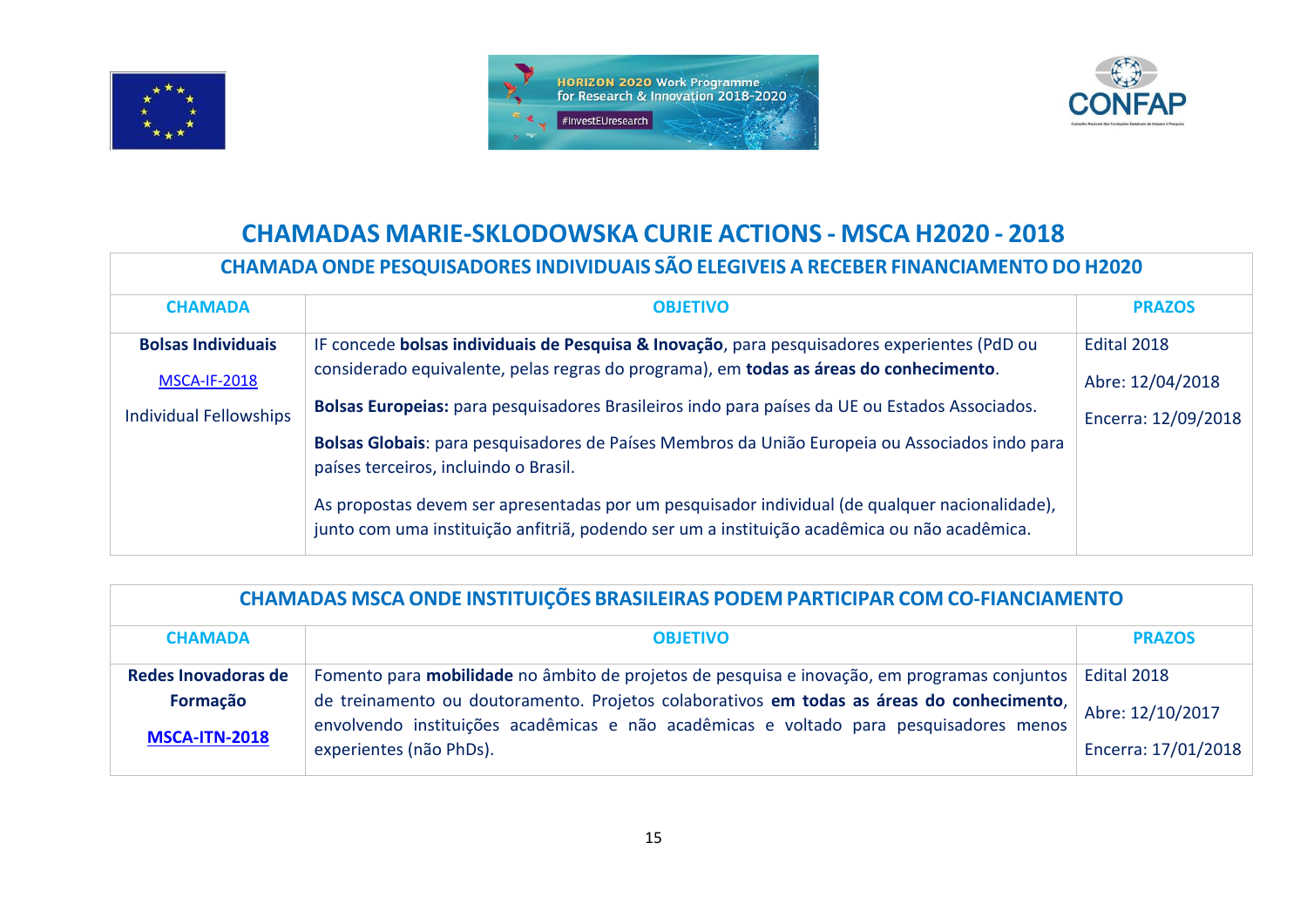





| <b>Innovative Training</b><br>Networks - ITN |                                                                                                 |                     |
|----------------------------------------------|-------------------------------------------------------------------------------------------------|---------------------|
| Co-financiamento de                          | Co-fianciamento de programas conjuntos, regionais, nacionais ou internacionais nas modalidades: | Edital 2018         |
| programas                                    | Programas de Doutorado ou de Bolsas, em todas as áreas com conhecimento                         | Abre: 12/04/2018    |
| <b>MSCA-COFUND-2018</b>                      |                                                                                                 | Encerra: 27/09/2018 |
| Co-Funding of<br>Programmes - COFUND         |                                                                                                 |                     |

**Em referência as chamadas listadas acima, com exceção das chamadas MSCA e o Inducement Prize, a tipologia de projetos apoiados são:** 

| Instrumento de Financiamento<br>(ou Tipo de Ação)                      | <b>Descrição</b>                                                                                                                                                                                                                                                                                                                                                                                                                                                                                                                                                                                                 |
|------------------------------------------------------------------------|------------------------------------------------------------------------------------------------------------------------------------------------------------------------------------------------------------------------------------------------------------------------------------------------------------------------------------------------------------------------------------------------------------------------------------------------------------------------------------------------------------------------------------------------------------------------------------------------------------------|
| Ações de Innovação e Pesquisa - RIA<br>(Research & Innovation Actions) | Ação que consiste principalmente de actividades destinadas a estabelecer novos conhecimentos e / ou para<br>explorar a viabilidade de uma nova ou melhorada tecnologia, produto, processo, serviço ou solução. Nessa<br>finalidade, podem incluir a pesquisa de base e aplicada, desenvolvimento de tecnologia e integração, teste e<br>validação de um protótipo em pequena escala feito em laboratórios ou simulações no ambiente.<br>Projetos podem prever limitadas ações de de demonstração ou atividades piloto, com o objetivo de mostrar a<br>viabilidade técnica em um ambiente próximo ao operacional. |